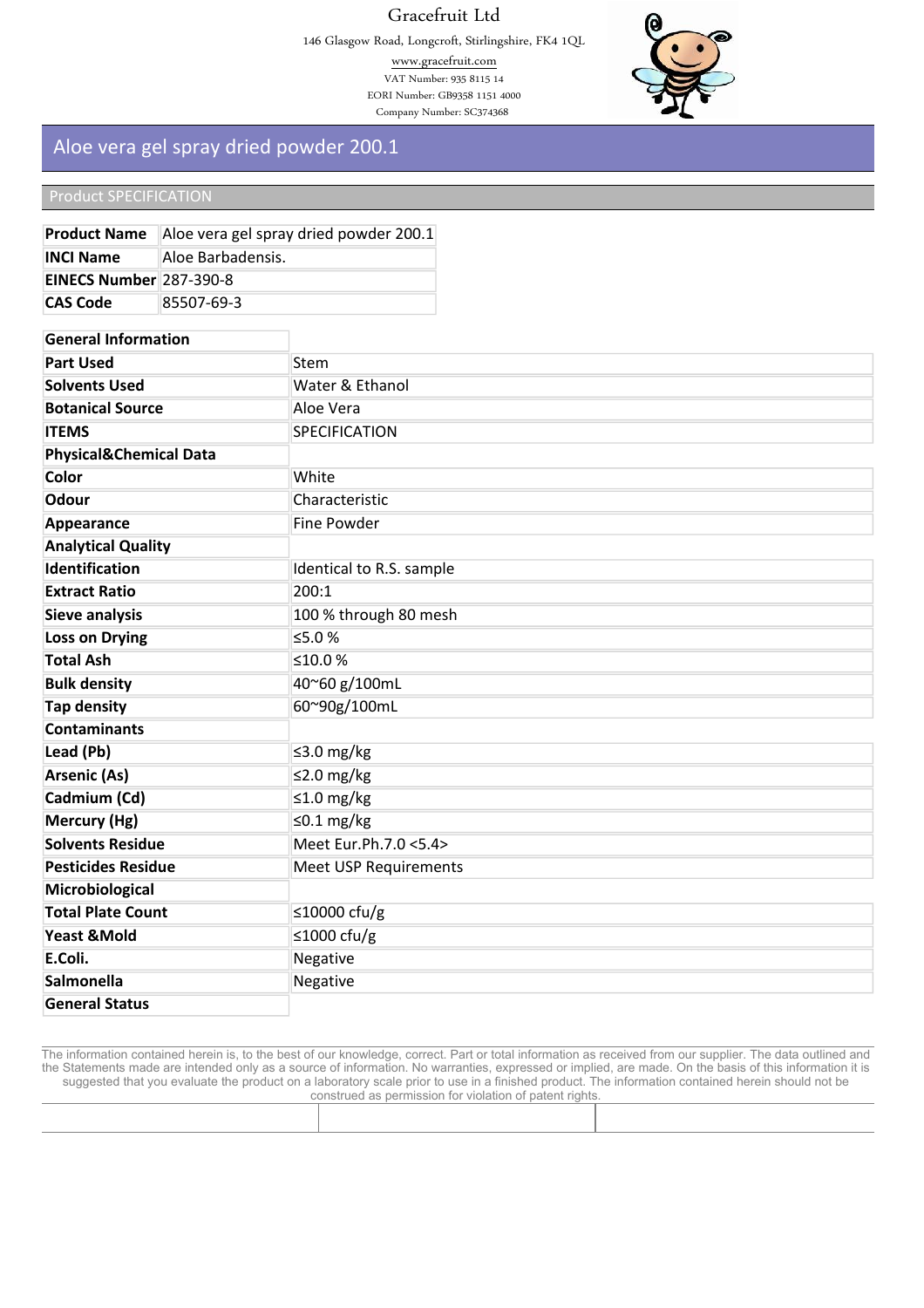| <b>Product SPECIFICATION</b> |  |  |
|------------------------------|--|--|
|                              |  |  |

| Non-Irra | –700∠ |
|----------|-------|

| CONSUMED AS DENNISSION TOP VIOLATION OF DATENT HUNTS. |
|-------------------------------------------------------|
|                                                       |
|                                                       |
|                                                       |
|                                                       |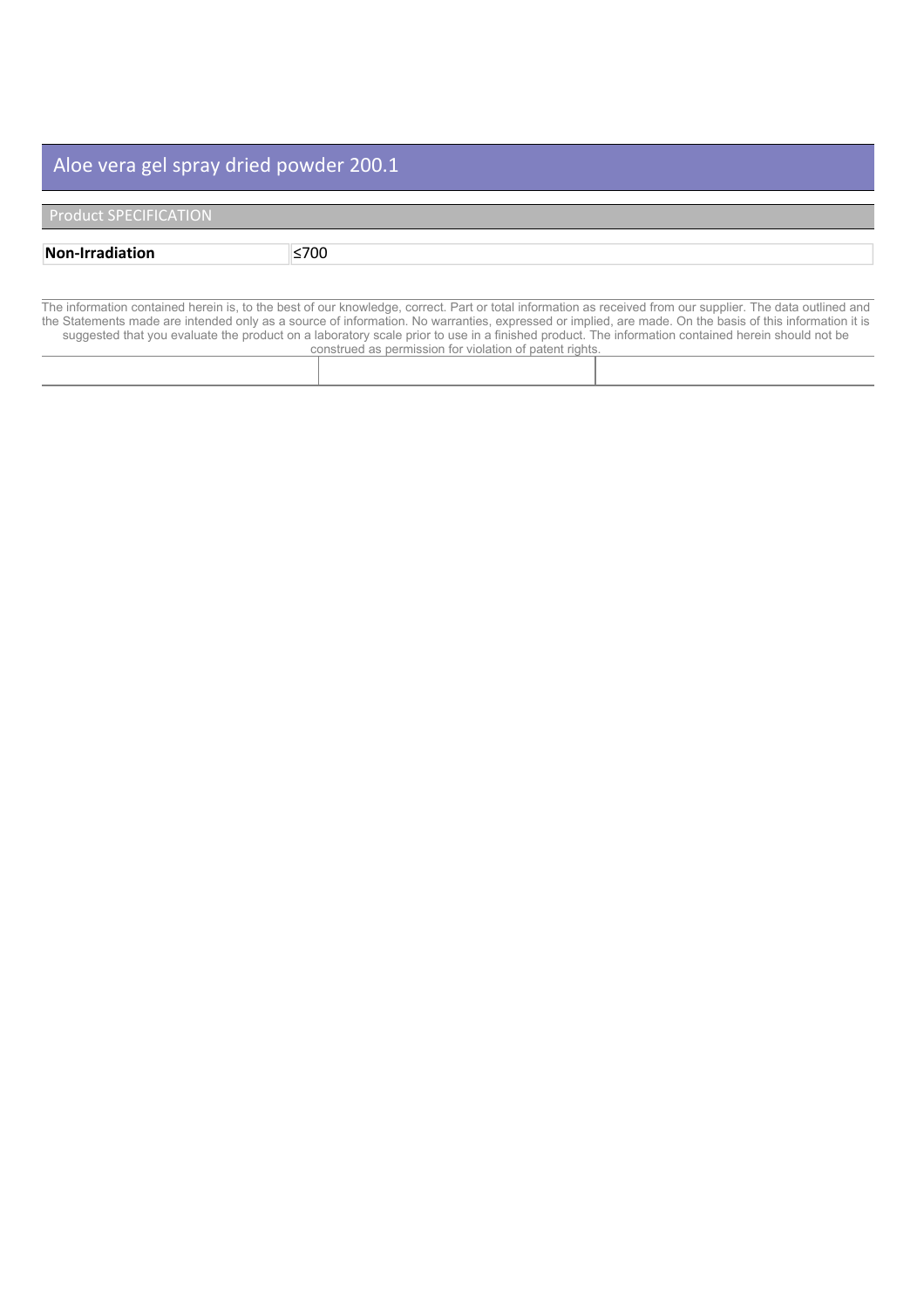# **General Product INFORMATION**

| Mesh of the product                                      | 80Mesh                                  |
|----------------------------------------------------------|-----------------------------------------|
| Taped denisty                                            | $0.6 - 0.8$ g/ml                        |
| <b>Bulk density</b>                                      | $0.4 - 0.6g/ml$                         |
| Watter solubility                                        | Little Soluble in water                 |
| Origin (Synthetis, Fermentation)                         | <b>Botanical Extract from Aloe vera</b> |
| Origin (Animal, Vegetal, etc.)                           | Vegetal origin from Aloe vera           |
| Is the product and their ingredients FREE of GLUTEN? Yes |                                         |
| Ratio (Aproximate) of the Extract                        | 200:1                                   |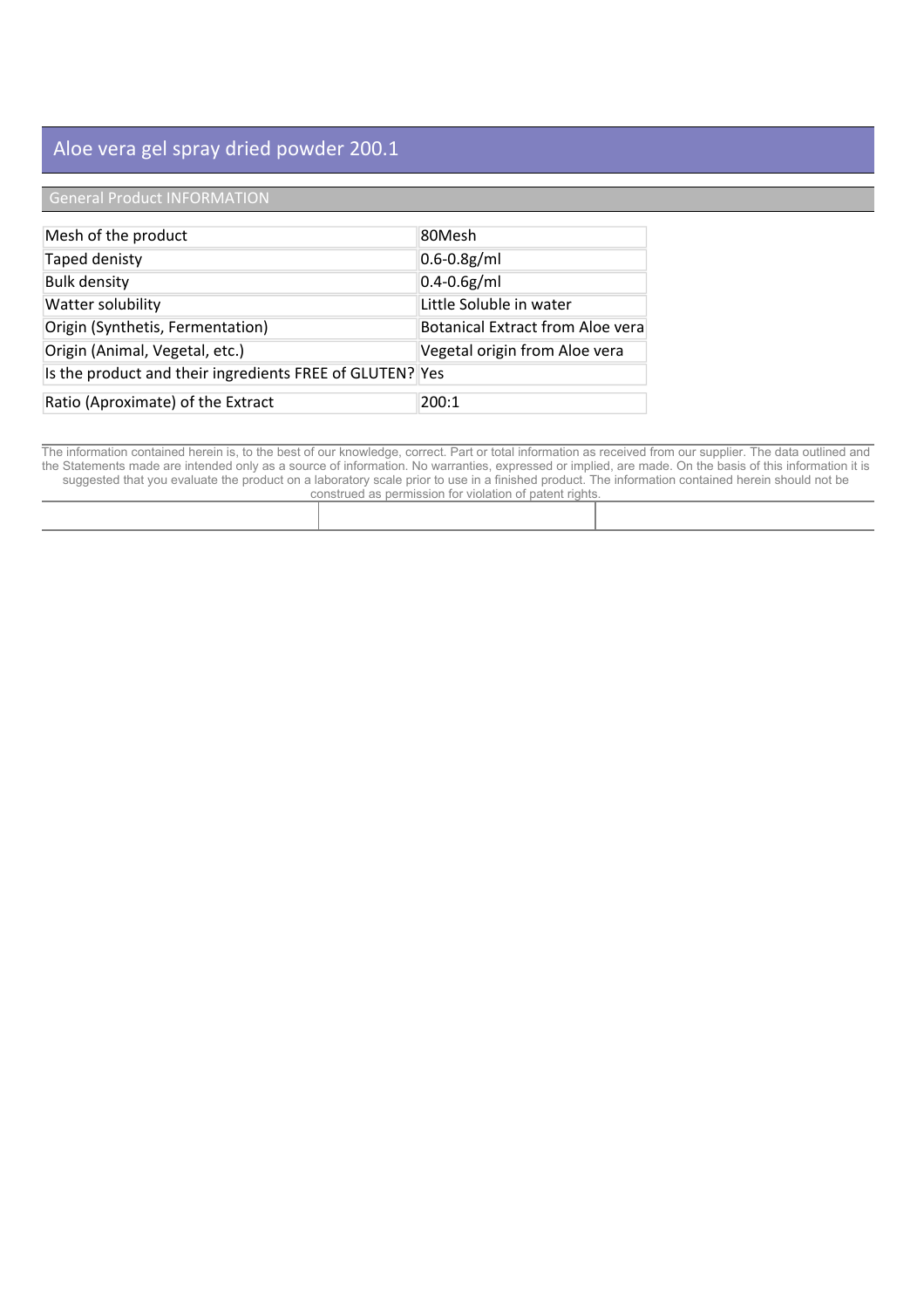The product does not contain and is not derived from Specified Risk Material as defined in Commission Directive European and it is conform to the EU legislation relating to the risk of Transmission of Spongiform Encephalopathy **(TSE).**

#### **GMO Statement**

**Following EU regulations have been published in the Official Journal of the European Union:**

- Regulation (EC) No.1829/2003 of the European Parliament and the Council of 22nd September 2003 on genetically **modified food and feed**

**- Regulation (EC) No.1830/2003 of the European Parliament and the Council of 22nd September 2003 concerning** tractability and labeling on genetically modified organisms and tractability of food and feed products produced from **genetically modified organisms and amending Directive 2001/18/EC.**

This product has not been genetically modified so there is no obligation of GMO labeling as defined by the above **mentioned regulations.**

#### **NON IRRADIATION/NON IONIZED Statement**

#### **According to directives 1992/2/EC and 1999/3/EC, We confirm is not made from irradiated/ionized raw materials or was irradiated/ionized the product.**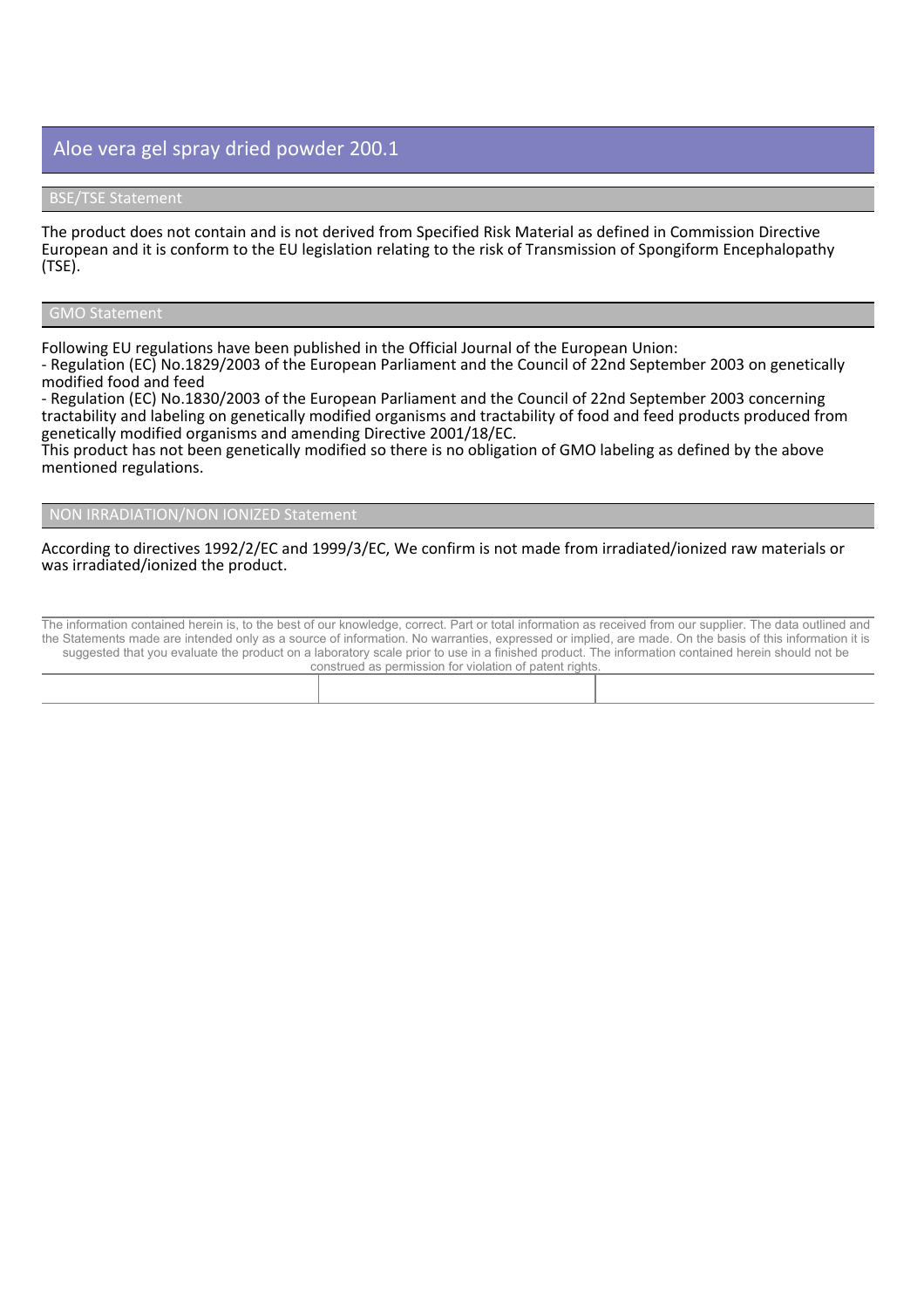## **INGREDIENTS**

**In accordance with the Directive 2003/89/EC We confirm this is the ingredients and their content in %**

**Aloe vera gel spray dried powder 98%**

**Maltodextrin 2%**

 **NANOMATERIALS Statement**

**According to the the definition of 'nanomaterials' of the UE REGULATION (EU) No 1169/2011 OF THE EUROPEAN** PARLIAMENT AND OF THE COUNCIL of 25 October 2011 on the provision of food information to consumers, we hereby **attest that no nanomaterials are used in the formulation nor in the packaging materials of our product.**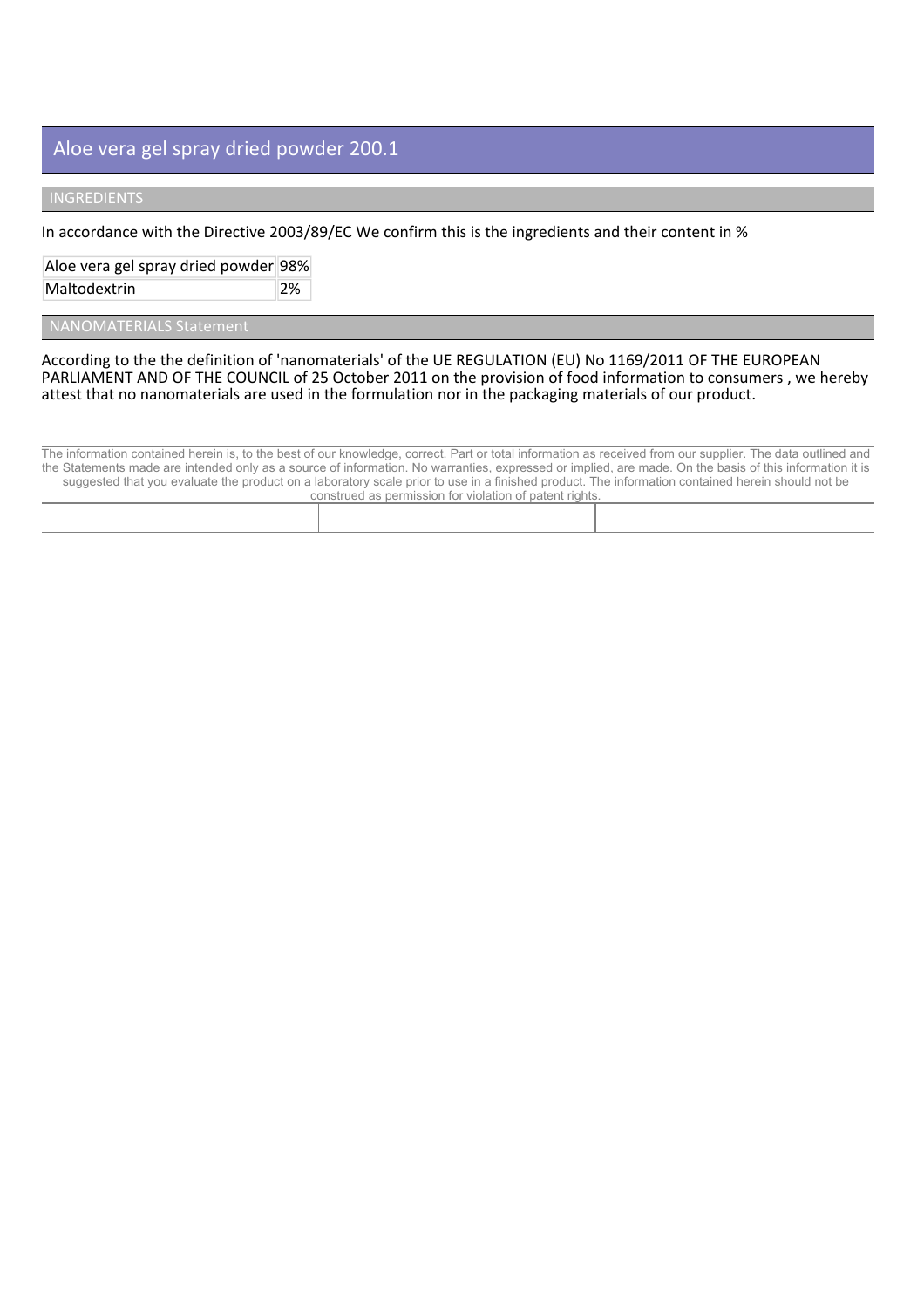### **ALLERGENS Statement**

**In accordance with the Directive 2003/89/EC and Council amending Directive 2000/13/EC and taking Directive 2005/26/EC, Directive 2005/63/EC and Directive 2006/142/EC of 22.12.2006 into consideration. We confirm the following information:**

Note: Does the raw material CONTAIN or is it DERIVED from or could it be CROSS-CONTAMINATED by any of the **following.**

| Cereals containing gluten (i.e. wheat, rye, barley, oats,<br>spelt, kamut or their hybridised strains) and products thereof                  | No.       |
|----------------------------------------------------------------------------------------------------------------------------------------------|-----------|
| Crustaceans and products thereof                                                                                                             | No.       |
| Eggs and products thereof                                                                                                                    | No.       |
| Fish and products thereof                                                                                                                    | No        |
| Peanuts and products thereof                                                                                                                 | No.       |
| Soybeans and products thereof                                                                                                                | No        |
| Milk and products thereof (including lactose)                                                                                                | No        |
| Nuts (i.e. Almond, Hazelnut, Walnut, Cashew, Pecan nut, Brazil nut,<br>Pistachio nut, Macadamia nut and Queensland nut and products thereof) | <b>No</b> |
| Celery and products thereof                                                                                                                  | No.       |
| Mustard and products thereof                                                                                                                 | No.       |
| Sesame seeds and products thereof                                                                                                            | No.       |
| Sulphur dioxide and sulphite at concentrations of<br>more than 10 mg/kg or 10 mg/l expressed as SO2                                          | No.       |
| Lupine and products thereof                                                                                                                  | <b>No</b> |
| Molluscs and products thereof                                                                                                                | No.       |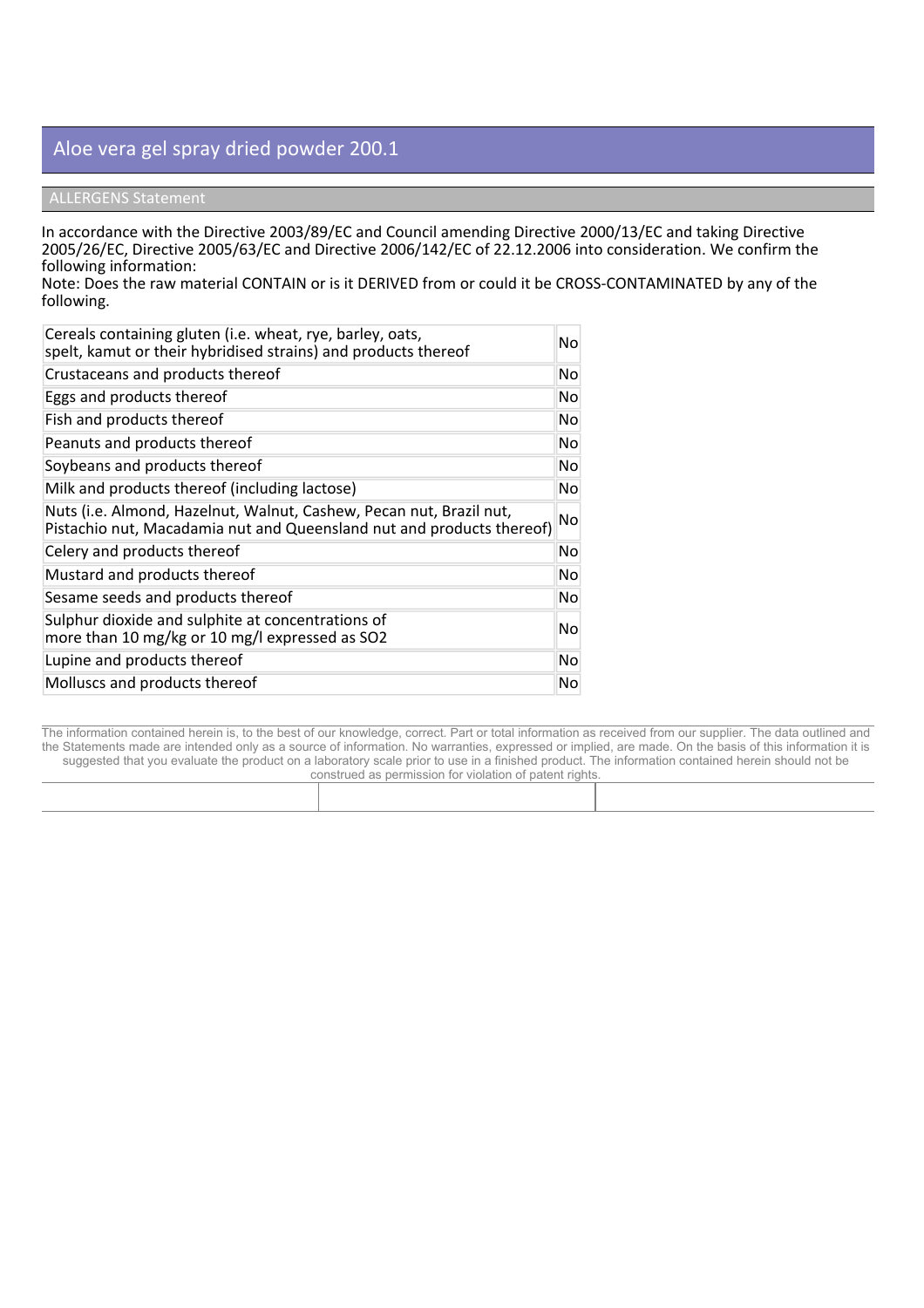**MSDS (Material Safety Data Sheet)**

**1. Product and Company Identification Product Name: Aloe vera gel spray dried powder 200.1 CAS Number: 85507-69-3**

 **Supplier Information:** Gracefruit Limited 146 Glasgow Road Longcroft **Stirlingshire** Fk4 1QL

**2. Composition/Information on Ingredients Hazardous Components (Chemical Name) CAS # Percentage OSHA PEL ACGIH TLV Other Limits Aloe vera gel spray dried powder No data. 200:1 No data. No data. No data.**

**3. Hazards Identification**

**Emergency Overview: No data available.**

**Route(s) of Entry: Inhalation? Yes - Skin? Yes - Eyes? Yes - Ingestion? Yes - Other: Injection**

**Potential Health Effects (Acute and Chronic):**

**Material may be irritating to the mucous membranes and upper respiratory tract.**

**May be harmful by inhalation, ingestion, or skin absorption.**

**May cause eye, skin, or respiratory system irritation.**

**The toxicological properties of this compound have not been fully evaluated.**

**Signs and Symptoms Of Exposure: No data available.**

**4. First Aid Measures**

**Emergency and First Aid Procedures:**

If inhaled remove to fresh air. If not breathing, give artificial respiration or give oxygen by trained personnel. **Get immediate medical attention.**

If swallowed, wash out mouth with water provided person is conscious. Never give anything by mouth to an **unconscious**

**person. Get medical attention. Do NOT induce vomiting unless directed to do so by medical personnel.** In case of contact with eyes, hold eyelids apart and flush eyes with plenty of water. After initial flushings, remove any contact lenses and continue flushing for at least 20 minutes. Have eyes examined and tested by medical

**personnel.** In case of skin contact, immediately wash skin with soap and plenty of water. Remove contaminated clothing. **Get medical attention if symptoms occur. Wash clothing before reuse.**

**5. Fire Fighting Measures Flash Pt: No data. Explosive Limits: LEL: No data. UEL: No data. Autoignition Pt: No data. Fire Fighting Instructions: As in any fire, wear self-contained breathing apparatus pressure-demand (MSHA/NIOSH approved or equivalent), and full protective gear to prevent contact with skin and eyes. Flammable Properties and Hazards: Emits toxic fumes under fire conditions.**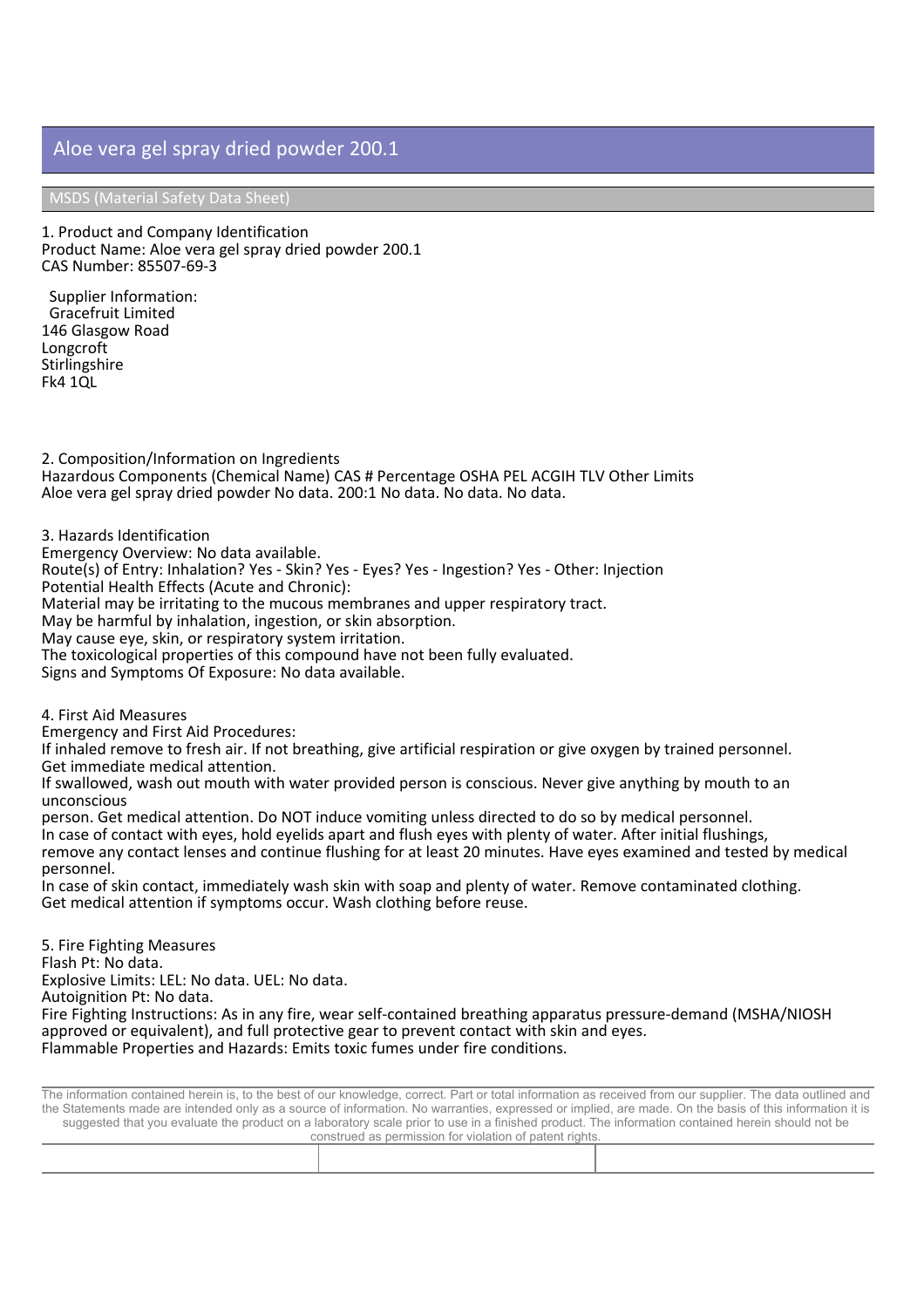**MSDS (Material Safety Data Sheet)**

**Extinguishing Media: Use alcohol foam, carbon dioxide, or water spray when fighting fires involving this material.**

**Unsuitable Extinguishing Media: No data available.**

**6. Accidental Release Measures**

Steps To Be Taken In Case Material Is Released Or Spilled: Wear a NIOSH/MSHA approved self-contained breathing **apparatus and appropriate personal protection (rubber boots, safety goggles, and heavy rubber gloves). Vacuum or sweep up material and place in disposal container.**

**Avoid raising dust.**

**After removal, ventilate contaminated area and flush thoroughly with water.**

**7. Handling and Storage Hazard Label Information:** Avoid contact with skin and eyes. Do not reuse this container. Use with adequate ventilation. Wash thoroughly **after handling. Precautions To Be Taken in Handling: Avoid breathing (dust, vapor, mist, gas). Avoid contact with eyes, skin, and clothing. Avoid prolonged or repeated exposure. Do not reuse this container. Use with adequate ventilation. Wash thoroughly after handling. Precautions To Be Taken in Storing: Keep tightly closed. Store at correct temperature.**

**8. Exposure Controls/Personal Protection** Protective Equipment Summary - Hazard Label Information: Eye wash station in work area Lab coat Latex disposable **gloves Safety glasses Safety shower in work area Vent Hood Respiratory Equipment (Specify Type): No data available. Eye Protection: Safety glasses Protective Gloves: Latex disposable gloves Other Protective Clothing: Lab coat Engineering Controls (Ventilation etc.): Use process enclosures, local exhaust ventilation, or other engineering controls to control airborne levels below recommended exposure limits. Work/Hygienic/Maintenance Practices: Do not take internally.** Facilities storing or utilizing this material should be equipped with an eyewash facility and a safety shower.

**Wash thoroughly after handling.**

**9. Physical and Chemical Properties For this information, please, refer directly to the Certificate of Analysis or Specifications**

**10. Stability and Reactivity Stability: Unstable [ ] Stable [ X ] Conditions To Avoid - Instability: protect from moisture Incompatibility - Materials To Avoid: strong oxidizing agents Hazardous Decomposition Or Byproducts: carbon dioxide carbon monoxide**